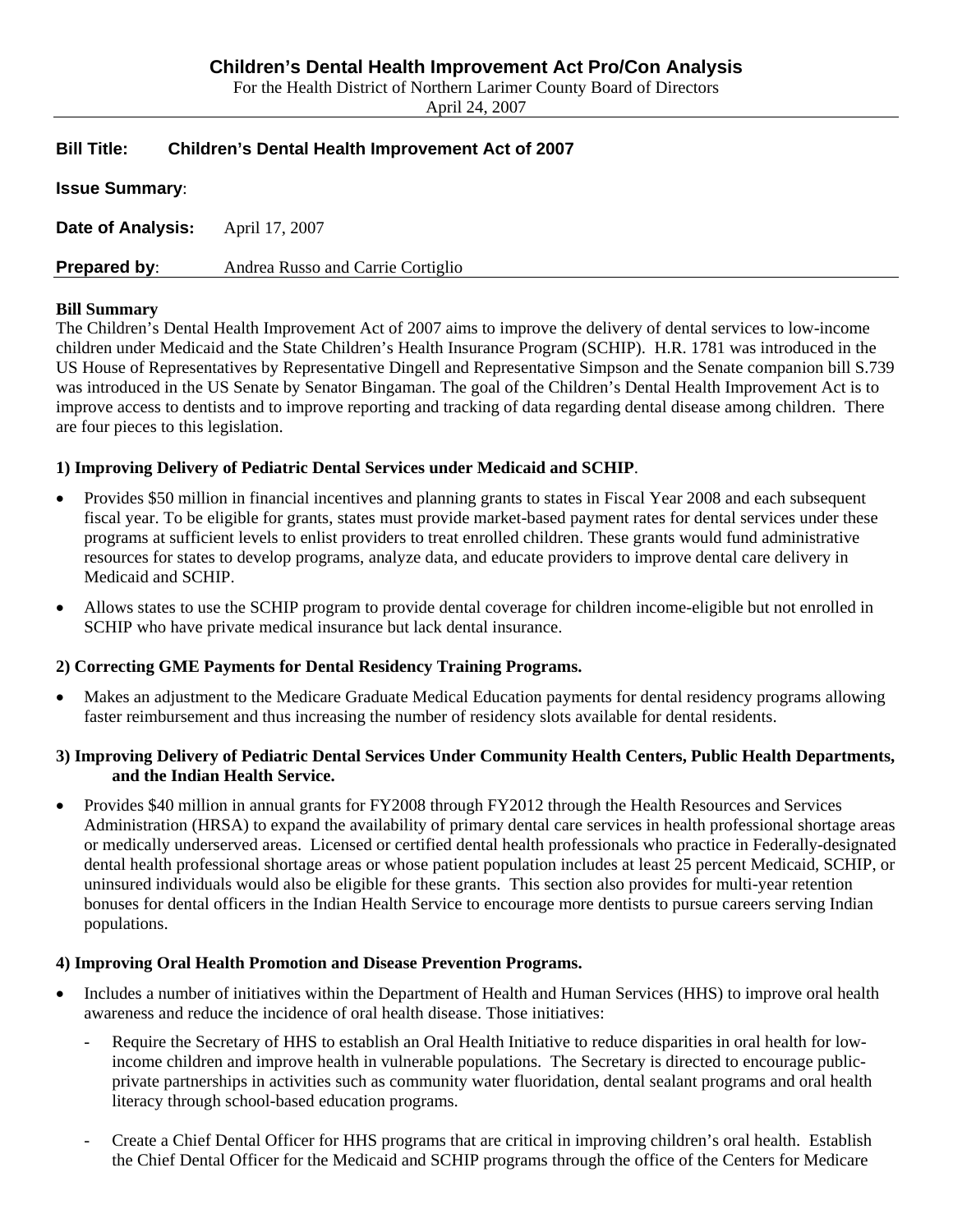and Medicaid Services (CMS) Administrator. Establish a Chief Dental Officer for all oral health programs through the office of the HRSA Administrator. Establish a Chief Dental Officer for all oral health programs within the CDC.

- Improve reporting and surveillance of childhood dental disease by directing the CDC director to collect data through State-based oral health surveillance systems to describe the dental, craniofacial, and oral health of residents in all 50 states and certain Indian Tribes. The CDC director would submit an annual report to Congress on the above data.
- Expand existing surveillance activities to include identification of children at high risk for early childhood dental disease.
- Provide funding for a school-based dental sealant program based upon state/federal free or reduced lunch programs and federal poverty level guidelines.
- Require the CDC to award grants to States and Indian Tribes to improve the oral health of children and their families.

### **Background**

Experts stress that the connection between oral health and general health might be even stronger than first realized with suspected associations between certain oral diseases and systemic diseases and conditions, including diabetes, cardiovascular disease, stroke, and pre-term low birth weight babies.<sup>1</sup> Although oral diseases are nearly 100% preventable, according to the Centers for Disease Control dental caries (tooth decay) is the most common chronic disease of children age 5 to 17 years. Pain and suffering due to untreated tooth decay can lead to problems in eating, speaking, and attending to learning.<sup>2</sup> Oral health disparities and access issues are more prevalent among racial and ethnic minorities, people with disabilities, and low-income families.<sup>3</sup> Low-income children have nearly 12 times more restricted-activity days because of dental–related illness than children from higher-income families. Minority children and those with public insurance were more than twice as likely to have caries and urgent treatment needs as nonminorities or those with private insurance.<sup>4</sup>

Dental insurance is a major instrument for ensuring access to dental care services. The 2000 U.S. Surgeon General's report on oral health reported that approximately 85 million individuals in the United States had no dental insurance.<sup>5</sup> According to a report in the Journal of the American Dental Association, 77% of U.S. children have dental insurance of which 29% is public insurance. 16.3 million children lacked dental insurance. Children uninsured for dental care were less than half as likely to have received preventive dental care. The Journal report concludes that dental insurance, public or private, is associated with the receipt of preventive dental care.<sup>6</sup> In Colorado, 42 percent of adults reported not having dental insurance, and 30.5 percent of Colorado children are estimated to be without coverage.<sup>7</sup>

# **Barriers to Care**

 $\overline{a}$ 

*Lack of Provider Participation in the Public Programs* 

Medicaid and SCHIP reimbursement rates are too low to encourage dentist participation in these programs. Rates are often less than the cost of providing care resulting in losses to dentists when treating these patients. Dentists also complain of excessive paperwork and other billing and administrative complexities in the Medicaid program. Dentists

<sup>&</sup>lt;sup>1</sup> American Dental Association, *State and Community Models for Improving Access to Dental Care for the Underserved – A White* Paper. October 2004 http://ada.org.

 $h$ <sup>2</sup> http://cdc.gov/OralHealth /factsheets/dental\_caries.htm.

<sup>3</sup> American Dental Association, *State and Community Models for Improving Access to Dental Care for the Underserved – A White*  Paper. October 2004 http://ada.org.

Southward LH, Robertson A, Wells-Parker E, Eklund, NP, Silberman SL, Crall, JJ, Edelstein, BL, Baggett, DH, Parrish, DR, Hanna, H. *Oral Health Status of Mississippi Delta 3-5-year-olds in Child Care: An Exploratory Study of Dental Health Status and Risk Factors for Dental Disease and Treatment Needs.* Journal of Public Health Dent. 2006 Spring 66(2): 131-7 http://www.ncbi.hlm.nih.gov.

<sup>5</sup> *Oral Health Environmental Scan: Final Report* September 26, 2005 Colorado Health Institute. 6

Lewis,C, Mouradian, W, Slayton, R, Williams, A. *Dental Insurance and Its Impact on Preventive Dental Care Visits for U.S. Children.* J Am Dent Assoc. 2007 Mar;138(3):369-80.<br><sup>7</sup> *Impact of Oral Disease on the Health of Coloradans, Colorado Department of Public Health and Environment Oral health Program* 

<sup>2005</sup> http//cdhpe.state.co.us.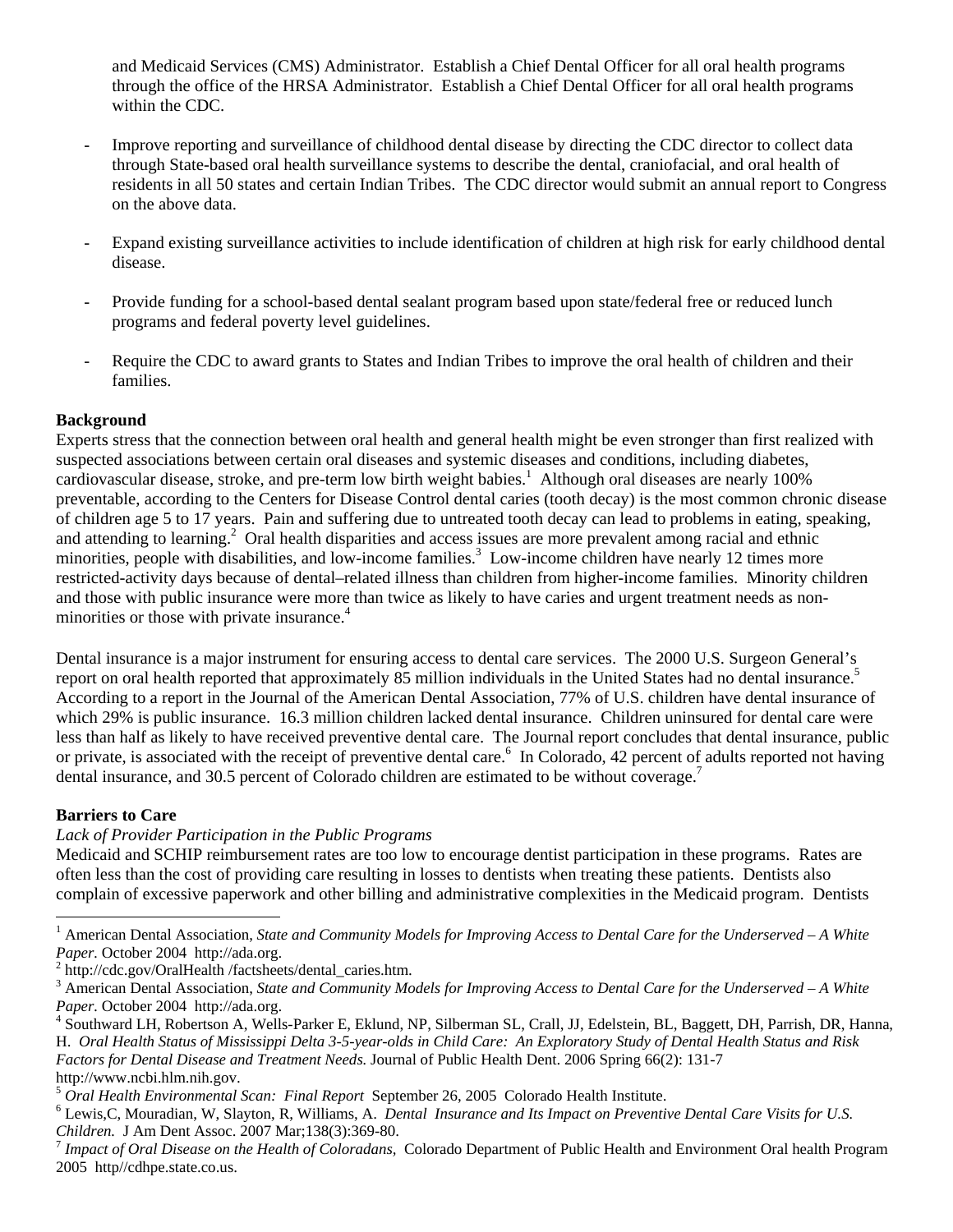further complain of high rates of broken appointments in this population. The lack of providers creates significant access barriers. Medicaid reimbursement rates for dental services in Colorado have remained at the same level since FY 1999- 2000. Reimbursement rates are at 68% of the American Dental Association mean (the Colorado Dental Association recommends reimbursing at 80%). Less than 12 percent of Colorado licensed dentists participate in Medicaid, with only 3 percent of Medicaid providers classified as "significant providers".<sup>8</sup> The National Conference of State Legislatures collected information in 2000 to determine provider strength in Medicaid programs. The NCSL determined that a dentist billing for at least \$10,000 per year is considered a regular Medicaid provider. (The average amount spent on dental care for a child was \$437. This means that dentists who billed more than \$10,000 are likely to have treated more than 23 children, or about two per month.) In Colorado, fewer than 10% of dentists bill more than \$10,000.<sup>9</sup>

### *Lack of Providers in Rural and Underserved Areas*

According to a CDC Survey of State Dental Public Health Programs in 2005, there are 11 counties in Colorado without any dentists at all. Across the county and in Colorado, lack of providers in rural and underserved areas presents a significant barrier to accessing care. Although related to the problem of provider participation in the public insurance programs it's a problem that presents challenges of its own in terms of encouraging dentists to practice in rural areas.

### *CHP+ and Medicaid in Colorado*

The addition of a dental benefit to CHP+ in Fiscal Year 2000-2001 has allowed more children in the state to receive dental care. An analysis by the University of Colorado School of Dentistry showed that 34 percent of enrolled CHP+ children received a dental care service in the initial year of the CHP+ dental benefit. Similarly, in FY 2000-01 only 24% of Medicaid children in Colorado received any dental services.<sup>10</sup> The disparity is likely the result of the fact that reimbursement rates for CHP+ dental services are slightly higher than for Medicaid services. However, there is a cap for CHP+ dental services. The \$500 annual CHP+ dental services cap has resulted in some children not being able to complete needed dental treatment during a calendar year. The CHP+ cap has been fixed since the inception of the program and is not indexed to inflation. Safety net dental services such as Delta Dental's Smile-a-bration attempt to fund dental needs above the \$500 threshold but this is not always possible resulting in incomplete dental treatment. The Children's Dental Health Project, a national child dental health advocacy organization, notes, "Experience in multiple states substantiates that failure to index dental fees and the annual cap to inflation results in rapid erosion of provider participation as the value of these dollar amounts diminishes over time."<sup>11</sup>

#### *Racial Disparities in Access to Care*

A report by the Colorado Department of Public Health and Environment entitled the *Impact of Oral Disease on the Health of Coloradans 2004* examined the state of oral health in Colorado. According to this report Colorado is ranked sixth highest in dentists per capita in the nation, with a dentist-to-population ratio of 56.5 per 100,000 in 1998. However, this represents a 15 percent decrease since 1991, which may indicate a future shortage trend. A diverse dental workforce and one able to service low-income populations is key to addressing the unmet needs of minority patients in Colorado. Only 11 percent of the dental workforce is non-white compared to 25 percent of the state population resulting in another barrier to health care for minority populations. A report by the Colorado Department of Public Health and Environment concludes that race-associated differences in health outcomes are in fact due to the effects of racism, discrimination, and systemic biases that have resulted in multiple barriers to optimal health for communities of color.<sup>12</sup>

### **Why is this issue important?**

 $\overline{a}$ 

Because childhood is the developmental stage during which both primary and permanent teeth are formed, childhood oral health has both immediate and long-term consequences. The importance of focusing on childhood dental disease is twofold: It involves a critical period during which preventive dental care reaps the greatest effect before dental disease affects primary and permanent teeth, and it increases the probability of improving overall health and well-being of adults over their lifespan.<sup>13</sup>

<sup>8</sup> *Impact of Oral Disease on the Health of Coloradans,* Colorado Department of Public Health and Environment Oral health Program 2005 http//cdhpe.state.co.us.

<sup>&</sup>lt;sup>9</sup> Gehshan, S., et al. 2001 "Increasing Dentists' Participation in Medicaid and SCHIP." National Conference of State Legislatures Promising Practices Issue Brief: Forum for State Health Policy Leadership.<br>
<sup>10</sup> Oral Health Snapshot http://cdphe.state.co.us/pp/oralhealth/snapshot.html.<br>
<sup>11</sup> Oral Health Environmental Scan Final Report September 26, 20

Intiative CDPHE.

<sup>13</sup> *Oral Health Environmental Scan Final Report* September 26, 2005 Colorado Health Institute.